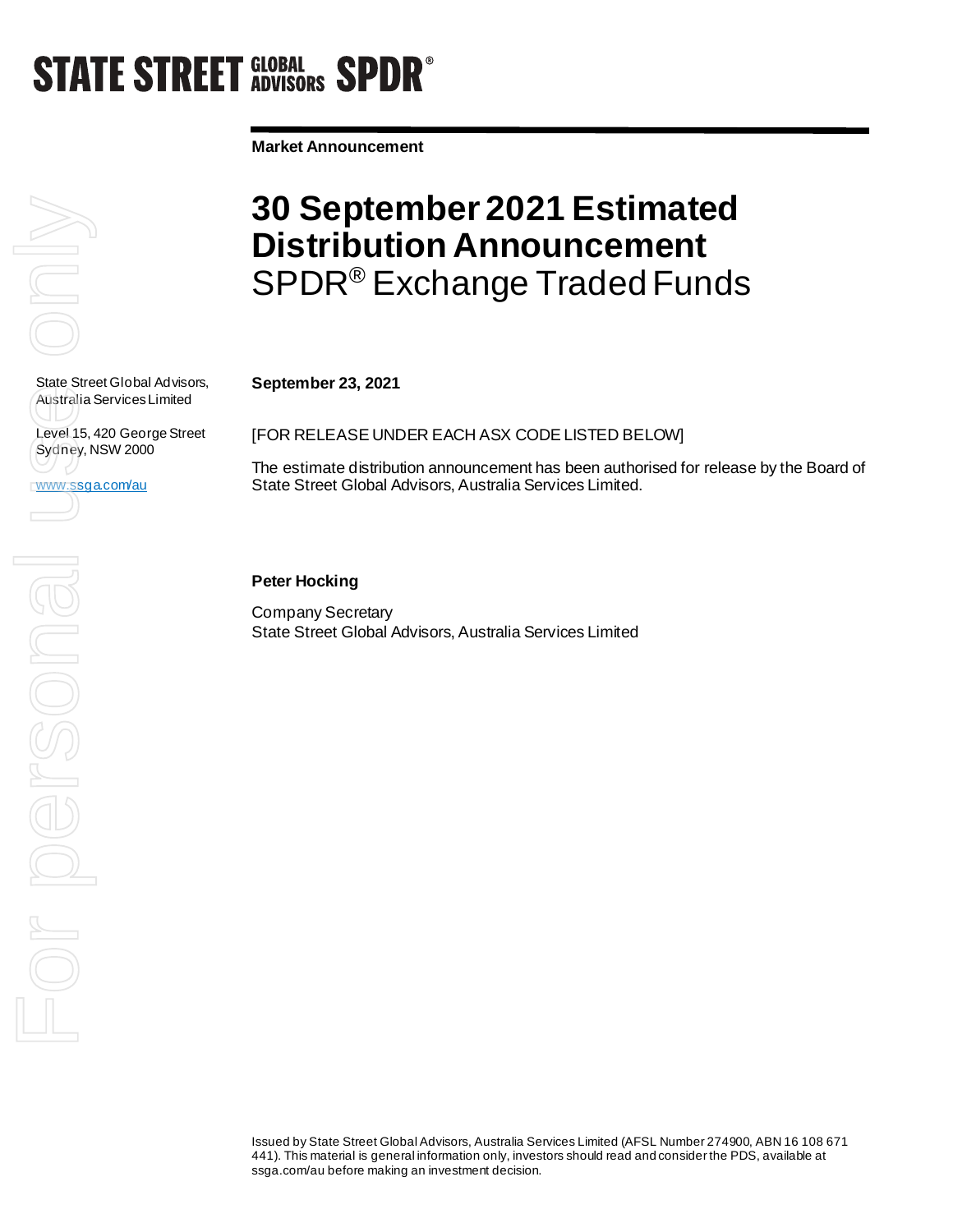## **STATE STREET GLOBAL SPDR<sup>®</sup>**

State Street Global Advisors, Australia Services Limited (ABN 16 108 671 441, AFSL No. 274900) is pleased to announce the following estimated distribution for the **SPDR Exchange Traded Funds** for the period ending 30 September 2021:

| <b>ASX</b><br>Code             | <b>Fund</b>                                         | Distribution-<br><b>Cents per Unit</b> |  |
|--------------------------------|-----------------------------------------------------|----------------------------------------|--|
| <b>Australian Equities</b>     |                                                     |                                        |  |
| <b>STW</b>                     | SPDR S&P/ASX 200 Fund                               | 105.6612                               |  |
| <b>SFY</b>                     | SPDR S&P/ASX 50 Fund                                | 117.3043                               |  |
| <b>SLF</b>                     | SPDR S&P/ASX 200 Listed Property Fund               | 6.0327                                 |  |
| SYI                            | SPDR MSCI Australia Select High Dividend Yield Fund | 68.2355                                |  |
| E200                           | SPDR S&P/ASX 200 ESG Fund                           | 37.3458                                |  |
| <b>Australian Fixed Income</b> |                                                     |                                        |  |
| <b>GOVT</b>                    | SPDR S&P/ASX Australian Government Bond Fund        | 8.2051                                 |  |
| <b>BOND</b>                    | SPDR S&P/ASX Australian Bond Fund                   | 10.9346                                |  |

The estimated distribution cents per unit may change if applications or redemptions are received prior to the close of trading 29 September 2021. A subsequent announcement will be made to confirm the distribution. In this announcement, the breakdown of the distribution components will be provided.

The following distribution dates will apply for period ended 30 September 2021:

| Event                               | <b>Date</b>       |
|-------------------------------------|-------------------|
| Ex-distribution date                | 29 September 2021 |
| Record date                         | 30 September 2021 |
| Payment date - all funds except SLF | 12 October 2021   |
| Payment date - SLF                  | 29 November 2021  |

The primary market for application or redemption will be closed on 29 September 2021 and will be reopened from 30 September 2021.

Issued by State Street Global Advisors, Australia Services Limited (AFSL Number 274900, ABN 16 108 671 441). This material is general information only, investors should read and consider the PDS, available at ssga.com/au before making an investment decision.